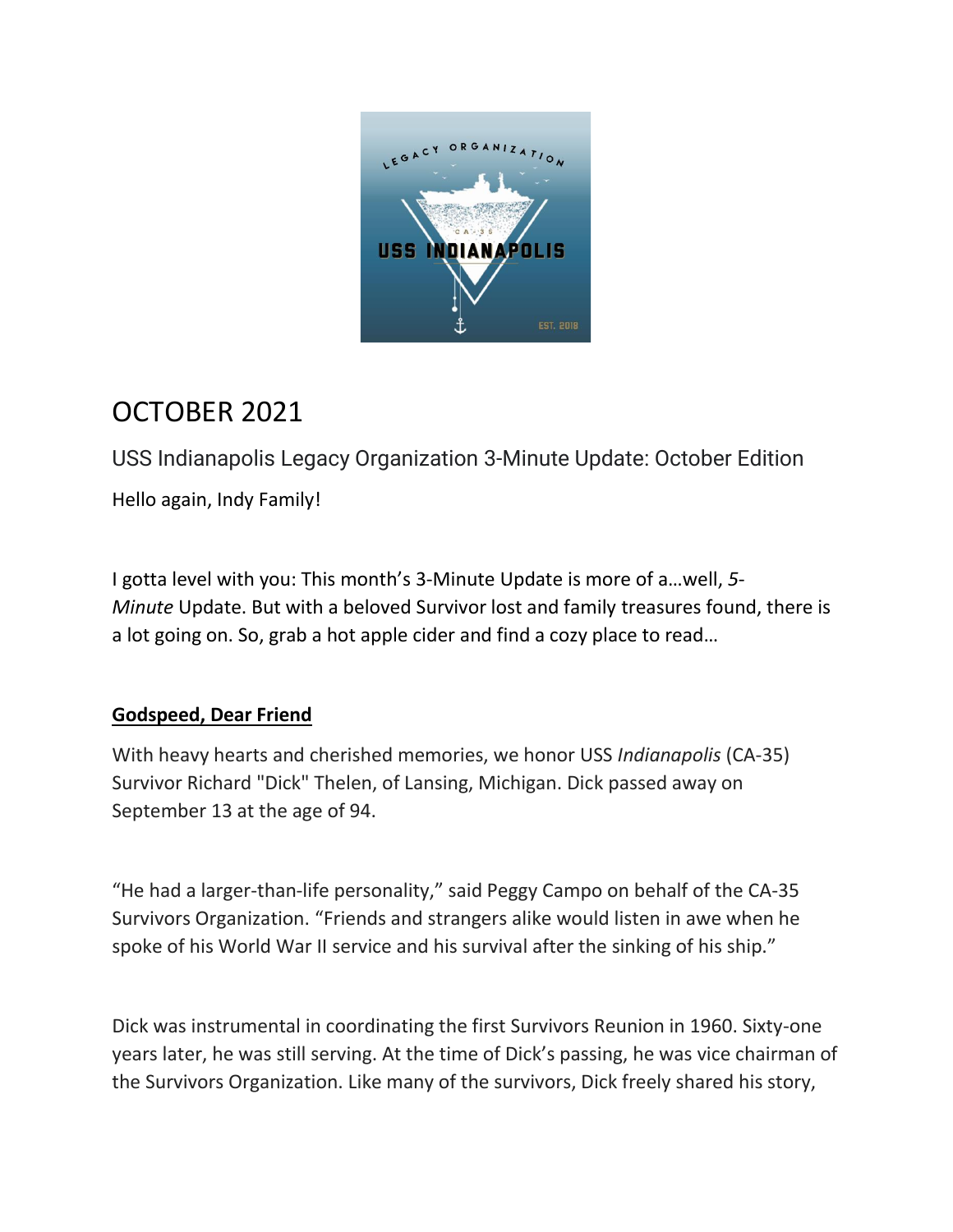not to bring any attention to himself, but to honor his ship and shipmates, especially those who were lost.

"We loved hearing his stories about Indy, his involvement in the reunions, and his life outside of Indy, as much as he loved telling them," said Jennifer Brunson, who leads Legacy's Zoom with Survivors program.

Dick's family remembers him as a devoted father, grandfather, and great grandfather. Jane Gwinn Goodall remembers how Dick and his wife Joanne were like a surrogate family to her own when Jane's young family lived in Michigan, 2000 miles from their California home. Bonnie Buckett, who knew Dick most of her life, said he always lived up to his motto, "Never give up!"

On the day of his passing, Bart and Dianna Colvin honored Dick by raising an American flag over the CA-35 monument in the City of Indianapolis. Olivia Hussey then hand-delivered the flag to Dick's son, David.

"Our hearts break as each of our beloved survivors passes from this life—but we must hold tight to our cherished memories," Peggy said. "For those of us who had the privilege of knowing Dick, we will never forget his stories, his big smile and his laugh."

## **Finding Family Treasures**

When Yeoman First Class Theodore Ott put to sea with *Indianapolis* on July 16, 1945, he left a box of letters and medals safe at home. But there were two things he couldn't have known. First, that he would never return. And second, that 76 years later, his keepsakes would still be blessing his family.

Theodore's granddaughter, Dawn Ott Bollhoefer, recently got to take a closer look at some of those treasured memories. "I am fortunate to be in possession of my grandfather's scrapbook, which is a wonderful piece of his history and gives us a rare glimpse into his life and our family," Dawn said. "My cousin holds something even a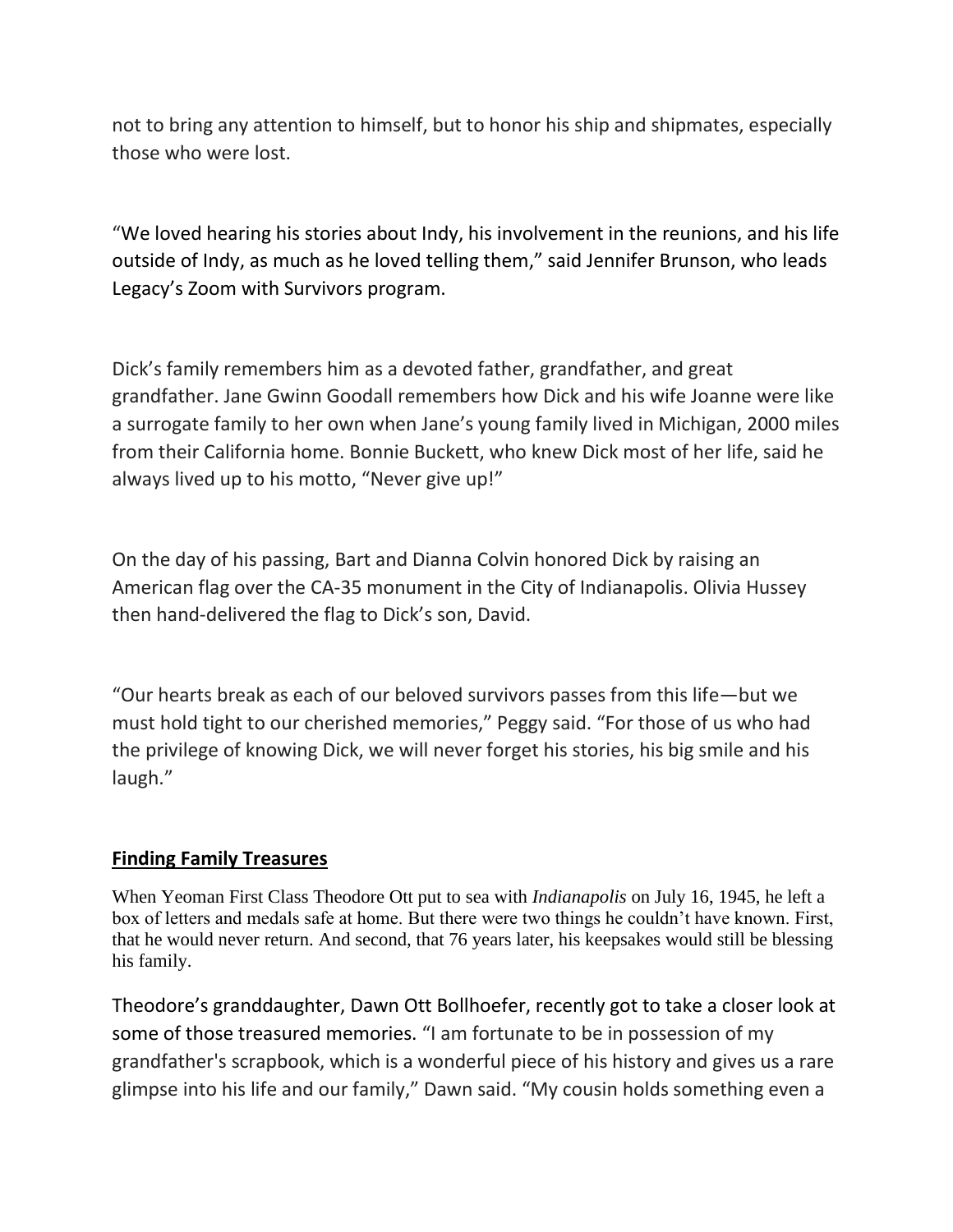bit more precious....the last letters that my grandfather wrote to my grandmother, Peggy, the love of his life."

Dawn is one of many Indy lost-at-sea family members who are participating in Project 888. This new effort, spearheaded by Legacy's Education Committee, is creating a biographical archive of CA-35 crewmembers killed in action or lost-at-sea. Since we announced Project 888, family members have been braving dusty attics, digging through old boxes, visiting libraries, and calling relatives— all to uncover and share more about the lives of men they loved and lost too soon.

Theodore Ott's love letters to Peggy were written between July 16, 1945 — the day Indy sailed from Hunter's Point, California, to deliver to Tinian Island the core of the first atomic bomb— and July 26, the day the ship pulled into Tinian Town Bay. But Peggy did not receive Theodore's letters until after his death. The family has treasured them ever since.

Earlier this summer, Dawn's cousin loaned her the letters. "I did not grasp how emotional it was going to make me to hold those letters and his Purple Heart in my hands," Dawn said. "Tears overwhelmed me as I sat reading through those last few letters, most simply filled with a bit of his day-to-day life aboard ship, and always professing his deep love for my grandmother and his desire to be home with her once again."

But that day would never come. On July 30, 1945, four days after Theodore wrote his last love letter, Indy sank in the center of the Philippine Sea.

"Those letters, his medal, and his scrapbook truly make my grandfather so much more than a young man who went down with the ship," Dawn said. "They connect me and our family to the man he was—a kind, compassionate and gentle spirit who loved his wife and his job aboard ship and longed for a family."

Tragically, Theodore was never sure he had one. He and Peggy suspected she had conceived while he was in port at Mare Island that May and June. Theodore asked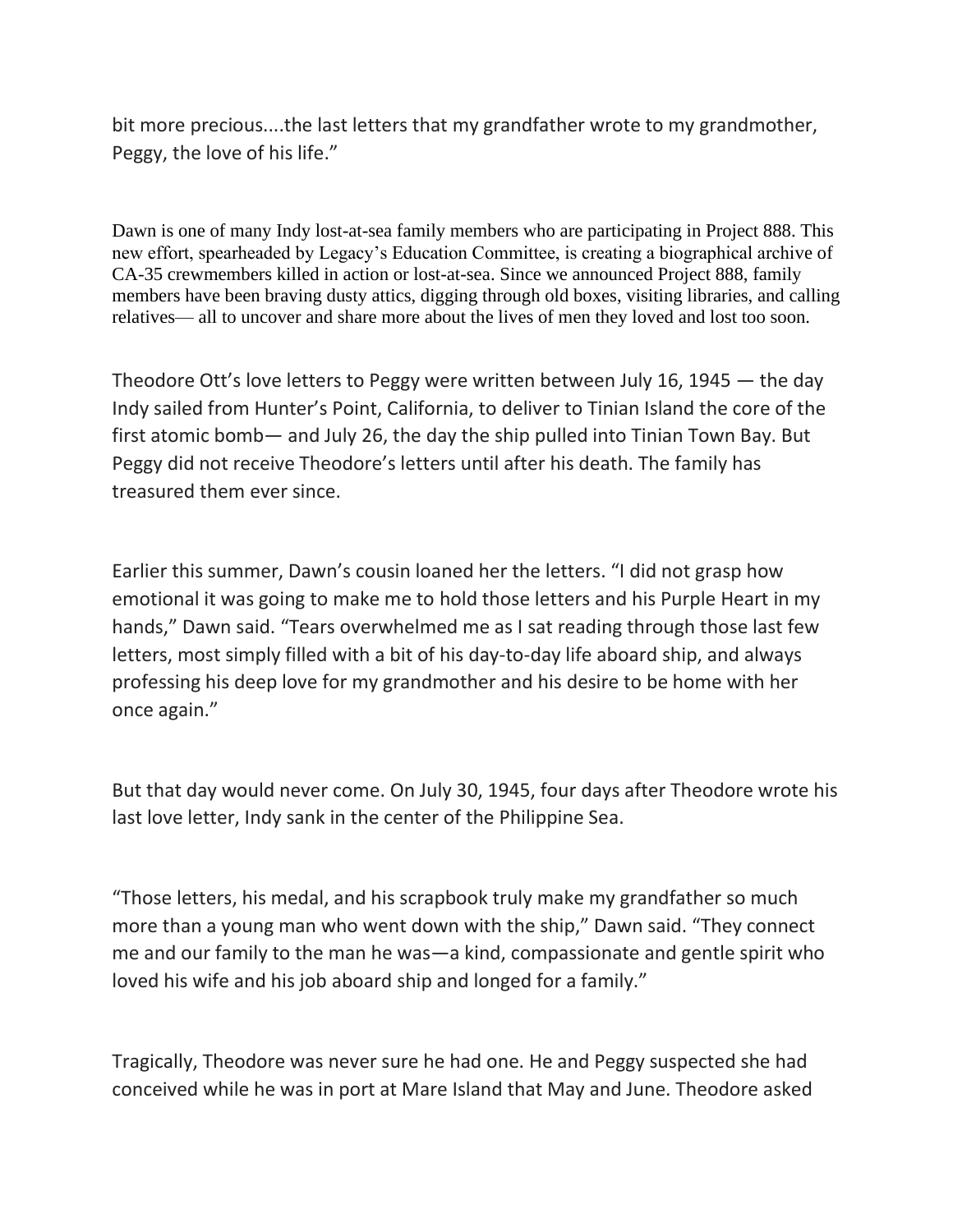her to write him when she found out for sure. And Peggy did, writing with the joyous news that she was expecting…

But after the sinking, that letter was returned unopened. And so, Theodore never knew of his twins, born the following year, February 1946.

One of those twins would become Dawn's mother. Today, Dawn and her family are passionate about passing down Theodore's legacy of love and courage. And that's where Project 888 comes in. So far, Project 888 volunteers have collected more than 125 stories of the cruiser's lost crew.

Want to get involved? You are invited to join Dawn and the rest of our family historians in this important treasure hunt!

For more information, please visit:

<https://www.ussindianapolis.org/project-888>

## **2021 USS** *Indianapolis* **(CA-35) Challenge Coins**

Do you have your 2021 Challenge Coin yet? This year's unique, full-color coin features USS *Indianapolis* (CA-35) on one side, with the reverse side dedicated to the ships who sped to the center of the Philippine Sea to rescue her surviving crew. Check it out on the [Challenge Coin page](https://www.ussindianapolis.com/merchandise) at USSIndianapolis.com, or email Jason Witty at jiwitty78@yahoo.com for more information.

#### **Legacy Membership: A Whole New Spin**

If you've been thinking of joining Legacy—or still need to renew for 2021-22, now is a great time to do so. Anyone who joins or renews in the month of October will be entered in a drawing for a pair of Indy-related prizes.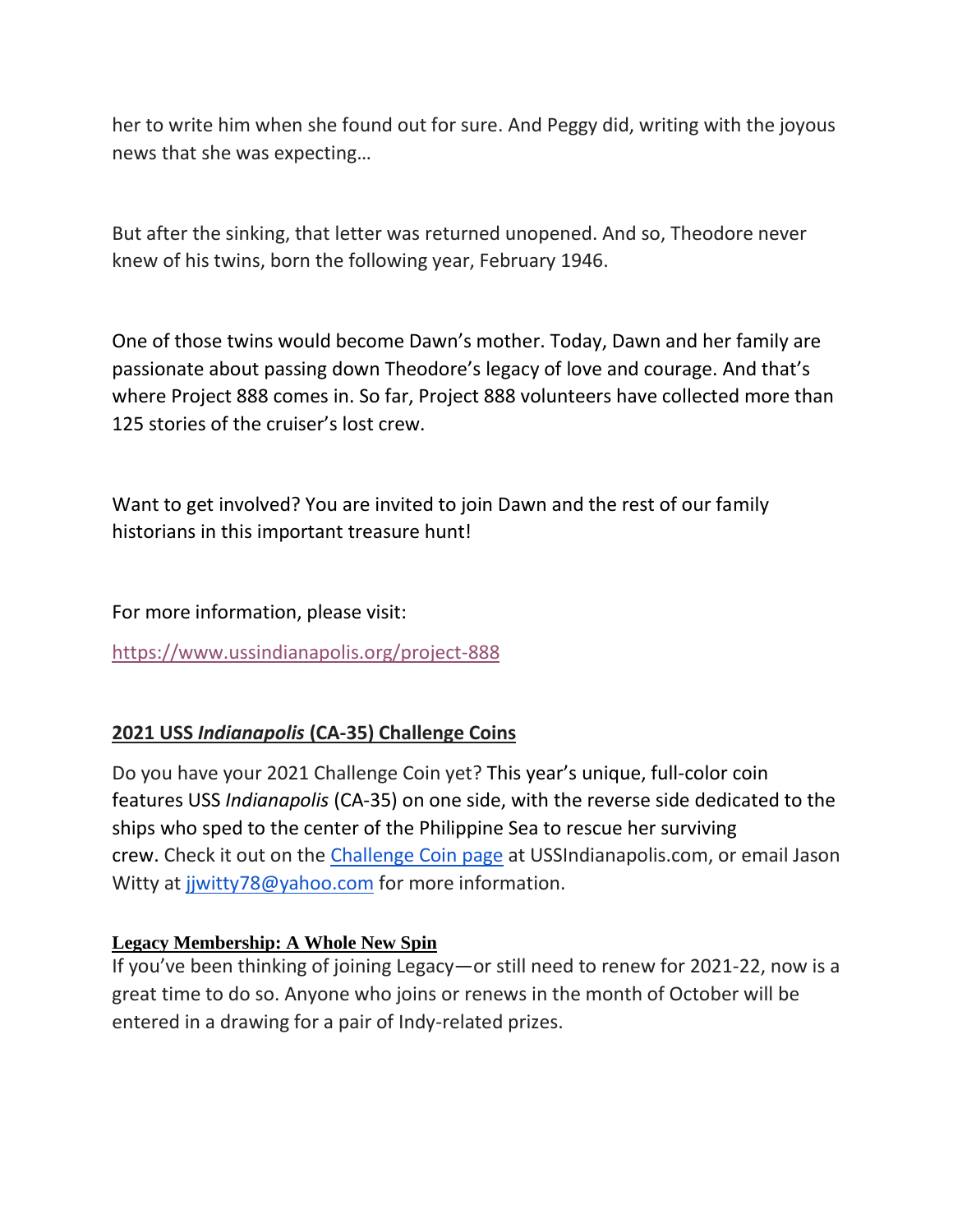That's right: Join or renew before November 1, and your name will be entered on "The Wheel!" You can support the Indy story *and* take home a prize. What better time to take membership for a spin?

#### **Let's Get Together in Person, Y'all!**

Round up your family and join us in Fredericksburg, Texas next spring. The Legacy Organization's next official in-person event is our regional reunion, set for Tuesday, May 17 – Friday, May 20, 2022, and y'all are welcome!

We are wrapping up a few more details, and registration information is coming soon. If you are receiving this newsletter, you'll also be getting an email notification when registration opens. If you or someone you know would prefer to receive a printed copy of the registration information via U.S. Mail, please let us know at [admin@ussindianapolis.com.](mailto:admin@ussindianapolis.com)

Meanwhile, keep checking our website, [www.ussindianapolis.com,](http://www.ussindianapolis.com/) to get the latest details. Our goal is to make the reunion memorable, fun, affordable, and educational for the whole family! Put the dates on your calendar and plan to join us!

## **Student Members Want to Hear YOUR Story**

Legacy's student members and their mentors are gearing up for a new project, and they need your help. Why? Because this project is all about…well, *you.*

The student members have decided it would be great to know **Your Stories.** Whether you're an Indy family member, friend, researcher, supporter, or something else, the students want to know how you're connected to the Indy story.

So please pick up a pen (or keyboard), jot down your details, and pass them along. Include your name, where you're from, your connection to the Indy story, relevant family members, and best of all, pictures!